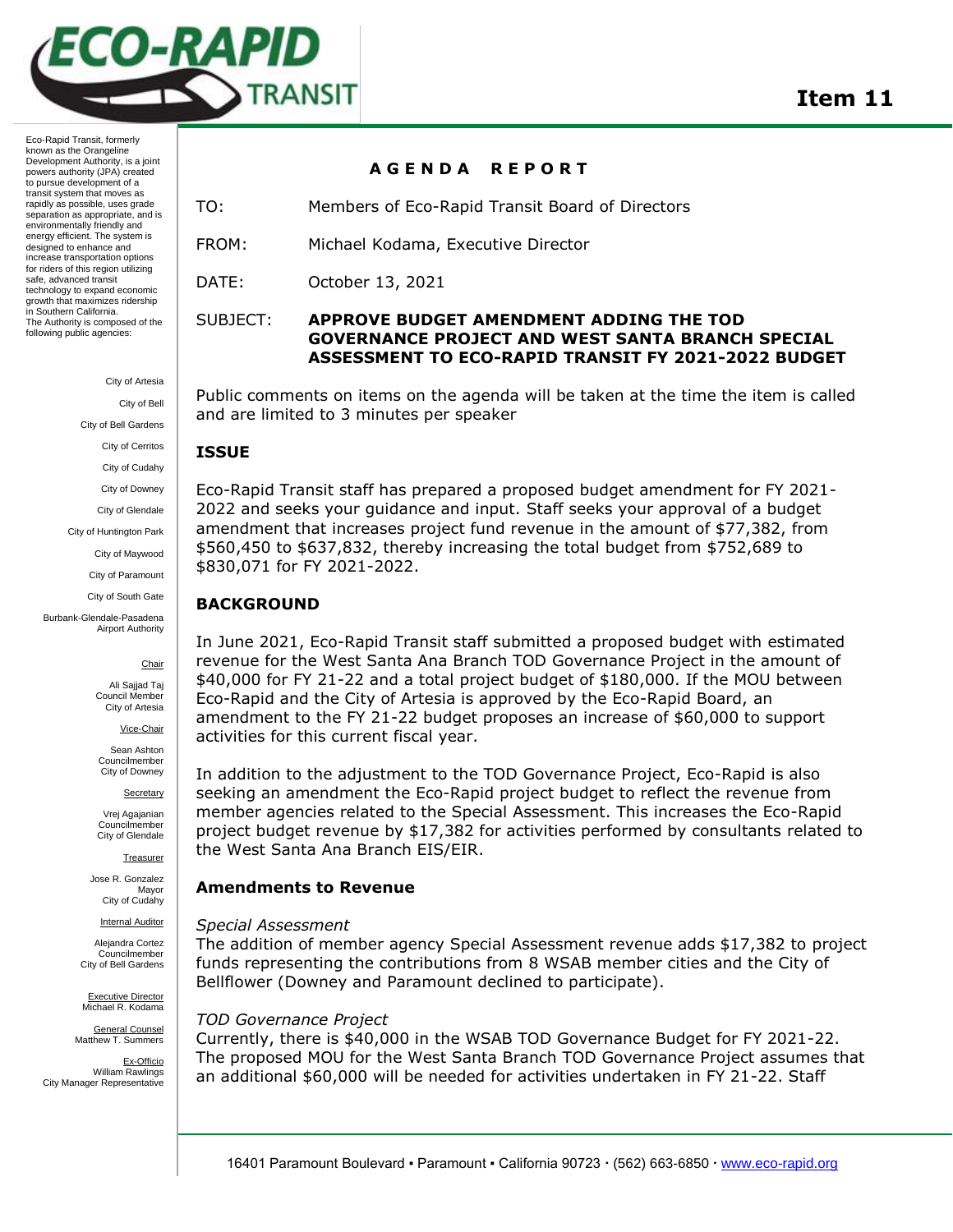

City of Artesia

City of Bell

City of Bell Gardens

City of Cerritos

City of Cudahy

City of Downey

City of Glendale

City of Huntington Park

City of Maywood

City of Paramount City of South Gate

Burbank-Glendale-Pasadena Airport Authority

**Chair** 

Ali Sajjad Taj Council Membe City of Artesia

Vice-Chair

Sean Ashton Councilmember City of Downey

**Secretary** 

Vrej Agajanian Councilmember City of Glendale

**Treasurer** 

Jose R. Gonzalez Mayor City of Cudahy

**Internal Auditor** 

Alejandra Cortez Councilmember City of Bell Gardens

Executive Director Michael R. Kodama

General Counsel Matthew T. Summers

Ex-Officio William Rawlings City Manager Representative

anticipates that \$71,000 of the WSAB TOD Governance Budget will be expended in FY 2022-23.

The WSAB TOD Governance Project currently includes eight members and is led by the City of Artesia. It requires completion of the first draft of policy recommendations within 18 months and a final report to be completed by June 30, 2023. The total project budget of \$171,000 supports the activities to complete this plan.

## *Budget Amendment*

The new revenue total for general funds and amended revenue for project funds are as follows:

| <b>FY21-22 Total Revenue</b> | \$830,071             |
|------------------------------|-----------------------|
| Project Funds                | \$637,832             |
| General Fund                 | \$192,239 (No change) |
|                              |                       |

# **Amendments to Expenses**

The revenue from the Special Assessment and the WSAB TOD Governance Project will be allocated to appropriate expenditures to complete the project tasks.

The special assessment was approved by the Eco-Rapid Transit Board of Directors on July 14, 2021. Funds from the Special Assessment are directed to fund an environmental consultant to review the environmental document for Eco-Rapid Transit and its member cities.

Funds from the WSAB TOD Governance will be distributed to staff and consultants (\$32,000), the Executive Director (\$10,000), office administration (\$5,000) and the addition of member agency expenses (\$8,000). The City of Artesia retained \$9,000 as the lead agency for the project and corridor. The proposed amendment modifies the project funds expense budget as follows:

Projects Expenses Include:

- Executive Director \$62,000
- Office Administration \$37,000
- Staff/Consultants \$511,832
- Expenses/Supplies \$5,500
- $\bullet$  Insurance \$1,500
- Professional Services \$6,000
- $\bullet$  Meetings \$1,000
- $\bullet$  Travel/Mileage \$5,000
- Member Expenses \$8,000

Project expenses related to office supplies, professional services, meetings and travel are unchanged related to the WSAB TOD Governance Project and will be covered by the expense allocations previously approved in the FY 21-22 budget.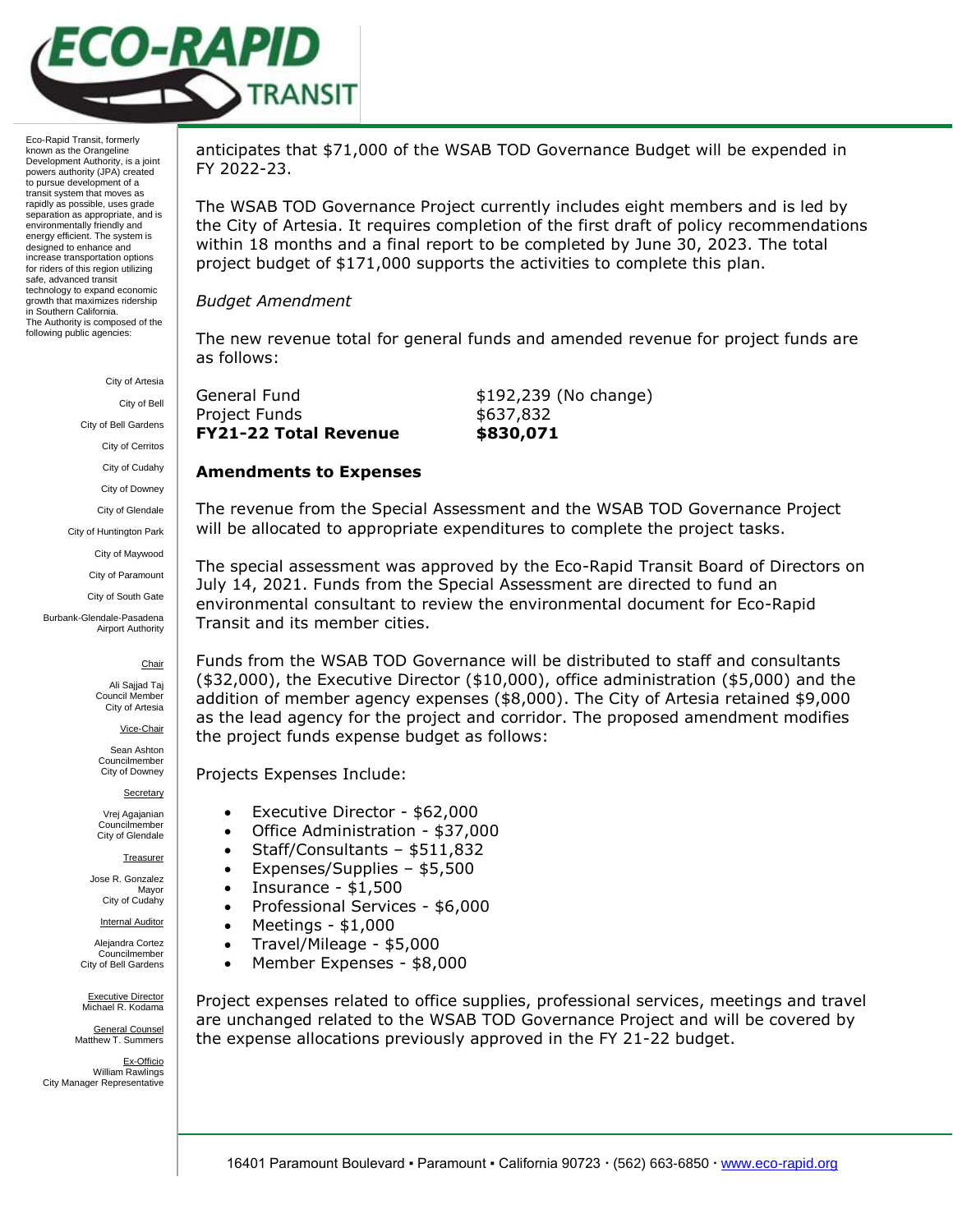

City of Artesia

City of Bell

City of Bell Gardens

City of Cerritos

City of Cudahy

City of Downey

City of Glendale City of Huntington Park

City of Maywood

City of Paramount

City of South Gate

Burbank-Glendale-Pasadena Airport Authority

### **Chair**

Ali Sajjad Taj Council Member City of Artesia

Vice-Chair

Sean Ashton Councilmember City of Downey

Secretary

Vrej Agajanian Councilmember City of Glendale

#### **Treasurer**

Jose R. Gonzalez Mayor City of Cudahy

**Internal Auditor** 

Alejandra Cortez Councilmember City of Bell Gardens

Executive Director Michael R. Kodama

General Counsel Matthew T. Summers

Ex-Officio William Rawlings City Manager Representative

**RECOMMENDATION**

It is recommended that the Board:

- 1. Discuss information presented and offer action on item; and/or
- 2. Approve budget amendment that increases the total budget by \$77,382, the project fund revenue increase from \$560,450 to \$637,832, thereby increasing the total budget from \$752,689 to \$830,071 for FY 2021-2022. This budget amendment adds the special assessment and updates the budget for the TOD Governance project.

16401 Paramount Boulevard · Paramount · California 90723 · (562) 663-6850 · [www.eco-rapid.org](http://www.eco-rapid.org/)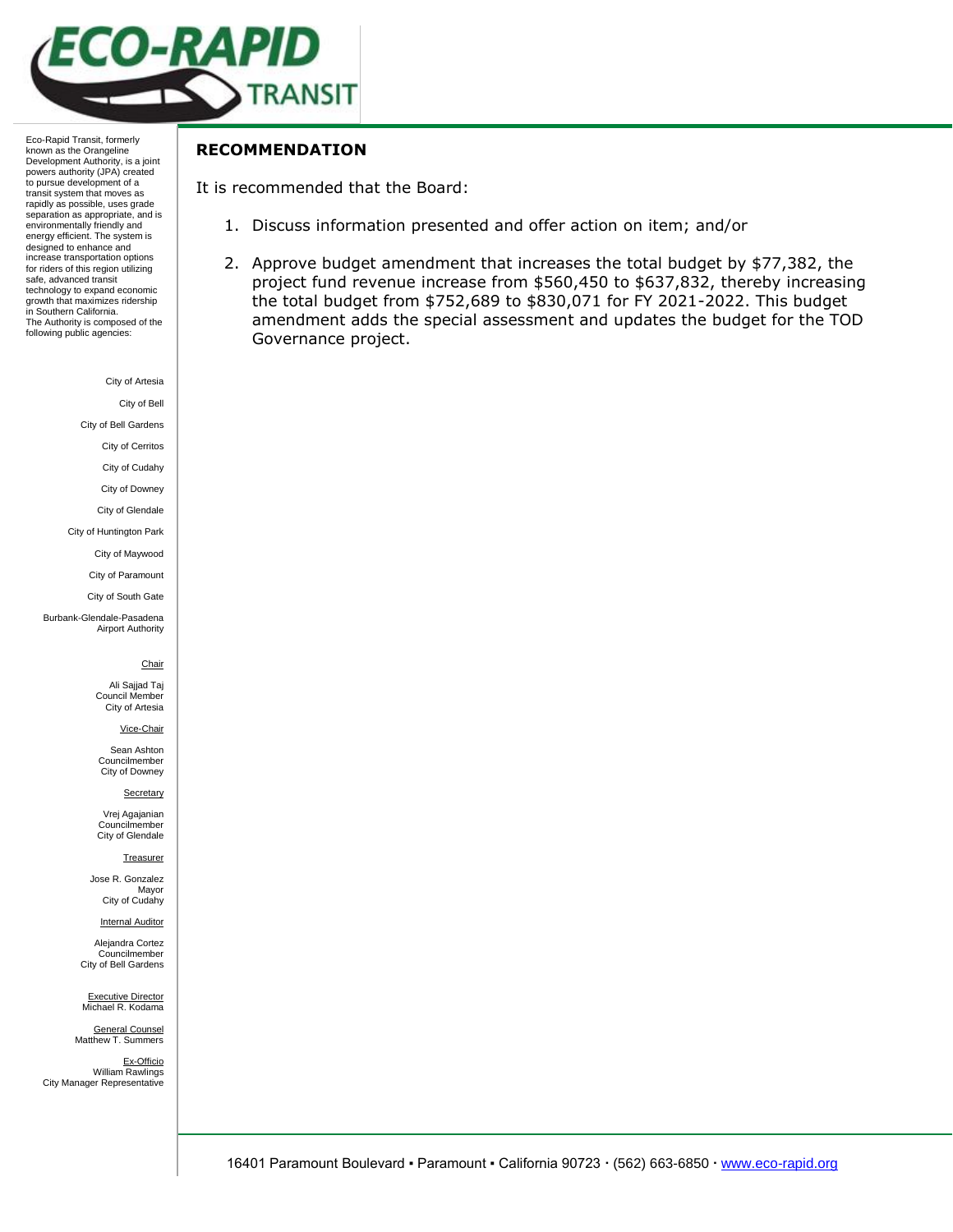

City of Artesia

City of Bell

City of Bell Gardens

City of Cerritos

City of Cudahy

City of Downey

City of Glendale

City of Huntington Park

City of Maywood

City of Paramount

City of South Gate

Burbank-Glendale-Pasadena Airport Authority

**Chair** 

Ali Sajjad Taj Council Member City of Artesia

Vice-Chair

Sean Ashton Councilmember City of Downey

**Secretary** 

Vrej Agajanian Councilmember City of Glendale

**Treasurer** 

Jose R. Gonzalez Mayor City of Cudahy

**Internal Auditor** 

Alejandra Cortez Councilmember City of Bell Gardens

Executive Director<br>Michael R. Kodama

General Counsel Matthew T. Summers

Ex-Officio William Rawlings City Manager Representative

| <b>ECO-RAPID GRANTS/PROJECTS</b>    | FY 21-22               | FY 21-22               |
|-------------------------------------|------------------------|------------------------|
|                                     | <b>Approved Budget</b> | <b>Proposed Budget</b> |
|                                     |                        | Amendment              |
| <b>REVENUE</b>                      |                        |                        |
| West Santa Ana Branch 3rd Party*    | \$60,450               | \$60,450               |
| Artesia TOD                         | \$0                    | \$0                    |
| Caltrans Huntington Park SB-1**     | \$460,000              | \$460,000              |
| Artesia Metro TOD SIP Governance*** | \$40,000               | \$100,000              |
| <b>Special Assessment</b>           | \$0                    | \$17,382               |
| <b>TOTAL REVENUE</b>                | \$560,450              | \$637,832              |
|                                     |                        |                        |
| <b>EXPENSES</b>                     |                        |                        |
| Executive Director                  | \$52,000               | \$62,000               |
| Office Administration               | \$32,000               | \$37,000               |
| Staff/Consultants                   | \$457,450              | \$511,832              |
| Office Expenses/Supplies            | \$5,500                | \$5,500                |
| Insurance                           | \$1,500                | \$1,500                |
| <b>Professional Services</b>        | \$6,000                | \$6,000                |
| Meetings                            | \$1,000                | \$1,000                |
| Travel/Miles                        | \$5,000                | \$5,000                |
| Member Expenses                     |                        | \$8,000                |
| <b>TOTAL EXPENSES</b>               | \$560,450              | \$637,832              |
|                                     |                        |                        |
| <b>FUND BALANCE</b>                 | \$0                    | \$0                    |

\*WSAB Third-Party anticipate amendment of \$60,450 (May 2021)

\*\*Caltrans Huntington Park SB-1 total budget is \$681,000, project end date February 2022

\*\*\*Artesia Metro TOD SIP anticipate starting project in FY 21-22. Total budget modified to is \$171,0